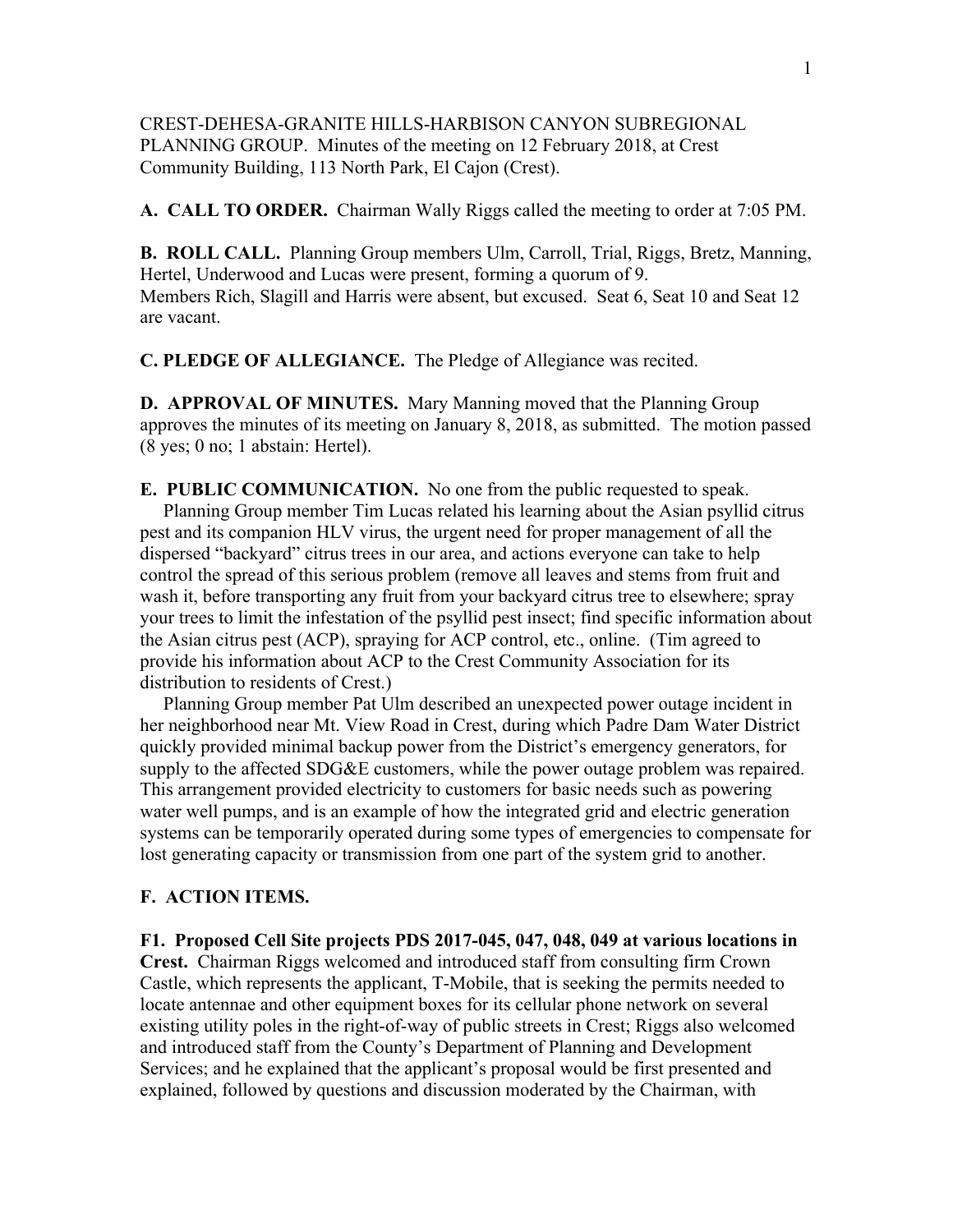County staff available to provide detailed information about relevant planning policies, ordinances, legal requirements, etc.

 Planning Group member Allen Trial recused himself from participating on this action item, due to his employment connection with the utility company that owns the poles that would be utilized for these projects. Trial left the Planning Group to take a seat with the public, reducing the Group's quorum for this item to 8 members. Chairman Riggs invited Mr. Matt Lavesque, Crown Castle, to explain the proposed projects.

 Mr. Lavesque distributed handouts to illustrate the features of each project's existing site and utility pole; a photo-construction of each proposed project's pole with the specific attached cell antenna and equipment; engineering drawings of each project's site plan; detailed scaled drawings of all physical equipment; and traffic control plans for implementing the projects. He explained that these five projects are part of a larger program to attach these small cell antennas to public infrastructure in the public right-ofway, including utility poles regulated by the Public Utilities Commission; that these small cell antennas operate using only 5 watts of power, too low to create radio frequency interference (RFI) problems; they comply with the 45 dB noise standard, making about as much noise as a home wireless router; each antenna site emits electromagnetic field (EMF) radiation at an intensity that is 2% to 3% of the maximum allowed by the FCC, and is roughly the equivalent of a home overhead fluorescent light fixture for the amount of radio frequency exposure emitted.

 Members of the public raised questions and expressed concerns about 1) relation of these projects to the program planned in Senate Bill 649 that was recently vetoed by Governor Brown; 2) the possible proliferation of small cell antenna sites in rural and residential areas of East County; 3) the unwanted noise and visual intrusion created by the equipment at each site; 4) the lack of appropriate advanced notification about the projects with the residents living near the proposed project sites; and 5) the possibility that the County has already approved these projects, and it is too late for any meaningful input about the community's interests. In addition to these, the Planning Group members raised questions and expressed concerns about: 1) the noise potentially generated by the proposed projects; 2) the fees paid by the applicant for using poles located the public right-of-way: 3) the size and scale of the equipment installed, and of the changed poles' configurations; and 4) the potential conflicts and/or constraints the proposed projects could cause to possible future efforts to remove poles and underground utility services in residential and rural areas.

 County PDS staff Jerry Ramarya and associates informed the meeting that the County has not already approved the proposed projects; the County does want to receive community input about its opinions about the projects, such as by means of community Planning Group meetings; the County's site plan and zoning ordinances do not require the applicant to notify each property owner within 300' of these small cell antenna site projects; the County supports the community's right to defend and express its preferences for the existing community character; the County does not want to lose its control over the public right-of-way and structures within it; and that County planning staff now envisions a program of small cell antenna sites patterned as a dozen or so in cluster here, another dozen or so in a cluster there, with clusters scattered in the unincorporated area.

 Tim Lucas requested that the street addresses/locations of these 5 project sites in Crest are listed in these meeting minutes, for the record, as these locations were not included on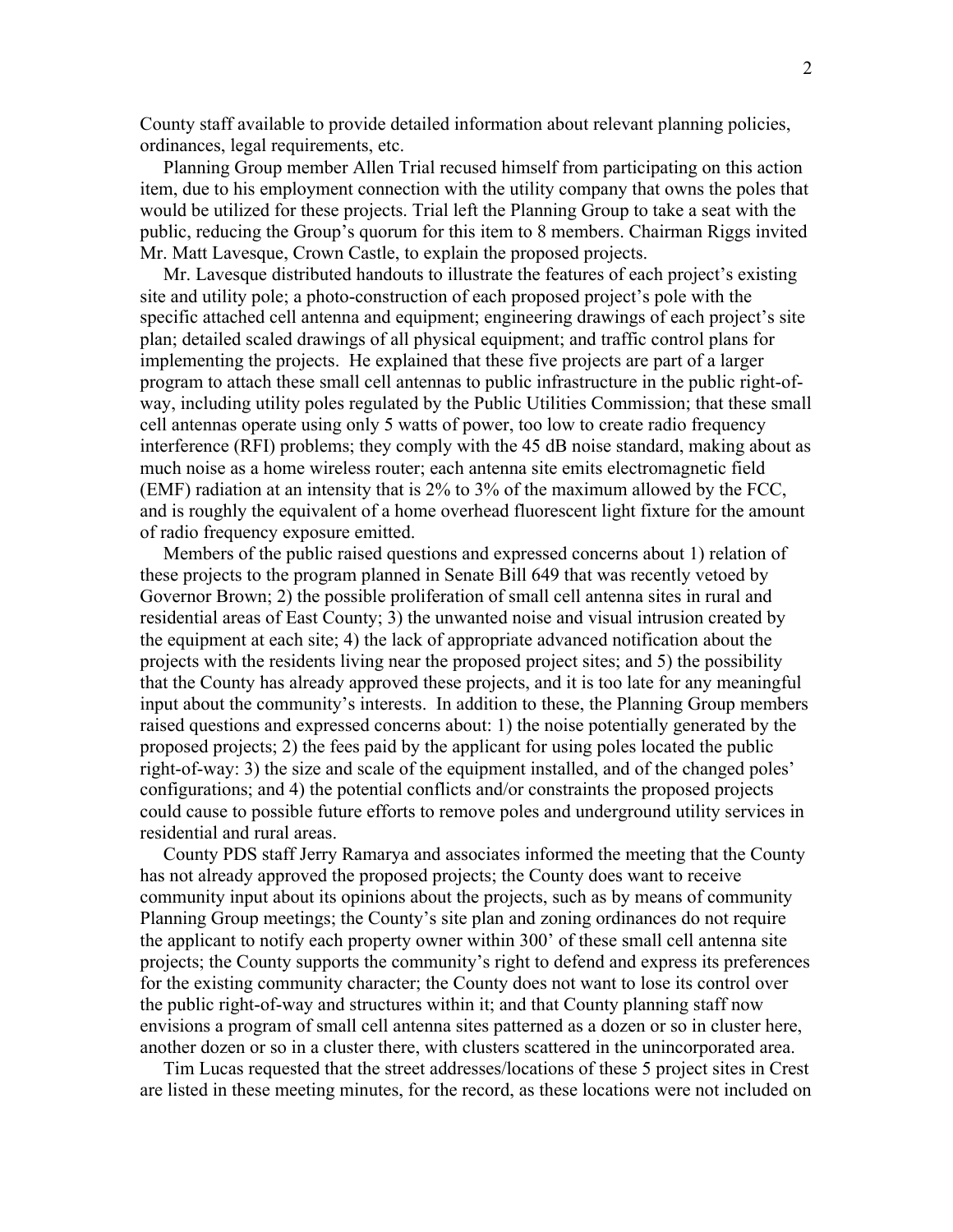the agenda. These addresses are: Site  $1 - 2001$  West Drive; Site  $2 - 487$  Mountain View Road; Site  $3 - 309$  Highline Trail; Site  $4 - 277$  Highline Trail; Site  $5 - 2335$  Eucalyptus Drive. Lucas emphasized that the local community has the right to approve or reject projects proposed for the community for aesthetic reasons, and for preserving the existing community character.

 Pat Ulm moved that the Planning Group recommends approval of PDS-2017-045, the small cell antenna site located at 487 Mt. View Road, as proposed. The motion did not pass (4 yes: Ulm, Hertel, Underwood, Riggs; 4 no: Bretz, Manning, Carroll, Lucas; 0 abstain).

 Tim Lucas commented to the members of the public that a motion for Group action requires 8 affirmative votes by Group members to pass, because County policy requires a majority of a 15-member Group (8 or more) to vote in favor of a motion for it to pass, even if less than all 15 members are present.

 Tim Lucas moved that the Planning Group recommends denial of PDS-2017-045, 047, 048 and 049 as proposed at various locations in Crest, based on the finding that the proposed projects conflict with, and do not conform to, the existing community character of Crest. The motion did not pass (5 yes: Lucas, Bretz, Manning, Carroll, Ulm; 3 no: Hertel, Underwood, Riggs; 0 abstain).

 Tim Lucas moved that the Planning Group recommends approval of PDS-2017-045, 047, 048 and 049 as proposed. The motion did not pass (4 yes: Lucas, Hertel, Underwood, Riggs; 4 no: Bretz, Manning, Carroll, Ulm; 0 abstain).

 Chairman Riggs declared that the Group is unable to take action on the proposed projects considered in this agenda item.

## **G. GROUP BUSINESS.**

**G1. Announcements and correspondence.** Chairman Riggs announced: 1) that Planning Group members are required to submit their completed Form 700 Statement of Economic Interests documents to the County Registrar of Voters by 31 March 2018; 2) Planning Group members are requested to provide their email addresses and telephone numbers at the March meeting; and 3) the County Department of Planning and Development Services recommends that each Planning Group member should establish his or her own separate email address dedicated only to Planning Group business.

**G2. Authorization of rental payment to Crest Community Ass'n for meetings of Jan.8 and Feb. 12, 2018.** Pat Ulm moved that the Planning Group approves and requests that the County pays the Crest Community Association \$200, for the use of the CCA building for the Group's meetings on January 8 and February 12, 2018, at the rate of \$100 per meeting for the two meetings. The motion passed (9 yes; 0 no; 0 abstain).

**G3. Report on Crest Emergency Egress meeting with Supervisor Jacob and other agencies (Kandhy Franklin).** Chairman Riggs asked Kandhy Franklin, resident of Crest, to provide a report to the Group about the Crest Emergency Egress meeting recently convened by Supervisor Diane Jacob. Ms. Franklin thanked the Planning Group for its recent letter of support for a multi-agency Memorandum of Understanding (MOU) that establishes and maintains effective support for designating and using Suncrest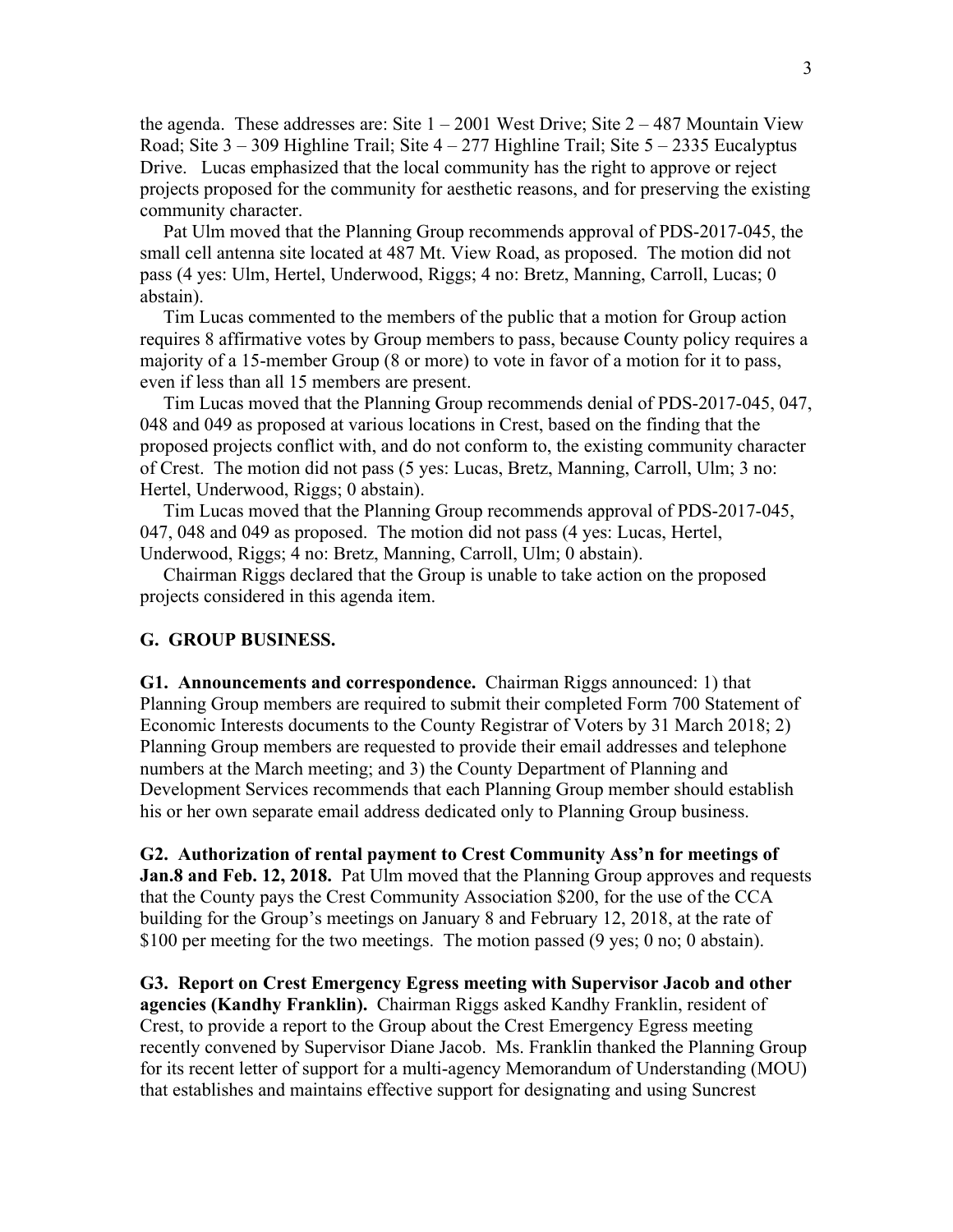Boulevard as a Crest Emergency Egress route. She reported that resulting from Supervisor Jacob's multi-agency meeting: 1) an MOU between the relevant wildfire response agencies/government departments will be created that establishes a chain of command, that defines each agency's responsibilities, that includes the Crest Fire Safe Council in the chain of command, and that establishes communication networks and protocols including redundancy safeguards to avoid failures; 2) a Community Wildfire Protection Plan (CWPP) for Crest will be updated, which will include (in addition to the MOU between agencies) evacuation plans, evacuation staging areas and routes, maps, communications networks and contacts; 3) each MOU signatory will host a copy of the CWPP for Crest at its agency website; 4) the Endangered Habitats Conservancy is willing to restore road signs for the emergency egress route on its property, if it is provided a letter and/or MOU from relevant agencies relieving EHL of any potential liability for doing so; 5) Supervisor Jacob supports the position that CalFire should accept responsibility for the necessary maintenance of Suncrest Boulevard to make it available as an emergency egress route for Crest. She also said that more information and discussion about the road maintenance issue is needed, that individual and agency control of gate locks seems to be resolved, that San Diego Gas & Electric could be a valuable partner of the CWPP for Crest, and that planning is underway to distribute and make available maps of the emergency egress route as widely as possible across all media.

**G4. Chairman report on Quarterly Meeting of Planning Group and Sponsor Group Chairs.** Chairman Riggs reported that at the recent Quarterly Meeting of Planning Group and Sponsor Group Chairs he was informed that: 1) the County project to align the boundaries of planning areas with overlapping park districts' boundaries is still in progress, with a public review planned for March/April, followed by Board of Supervisors action in the summer; 2) the Department of Parks and Recreation is in the process of eliminating the "active recreation" definition and its related constraints from the PLDO program project eligibility policies; and 3) the County is working to improve the wording that describes of the requirements for processing, passing and obtaining final approval of Tentative Parcel Maps.

## **G5. Selection of applicant to fill Planning Group seat number 6 in Dehesa.**

Chairman Riggs introduced Christina Becker, a resident of Dehesa, who has applied for nomination by the Group for appointment by the Board of Supervisors to vacant Seat 6 of the Planning Group; and he reminded the Group about his providing all members by email with Ms. Becker's letter of application. Ms. Becker briefly described her growing up, living and working in the Dehesa area, her work as an architect with local school districts, and her interests in joining the Planning Group. Chairman Riggs mentioned that she has already completed the online training for Planning Group members and has filed the required Form 700 documents; so that if the Group nominates her for appointment tonight, it is possible that the Board of Supervisors could confirm her appointment in time for her to occupy Seat 6 at the Group's March meeting.

 Bill Bretz moved that the Planning Group nominates Cristina Becker for appointment by the Board of Supervisors to the vacant Seat 6 of the Crest-Dehesa-Granite Hills-Harbison Canyon Planning Group. The motion passed (9 yes; 0 no; 0 abstain).